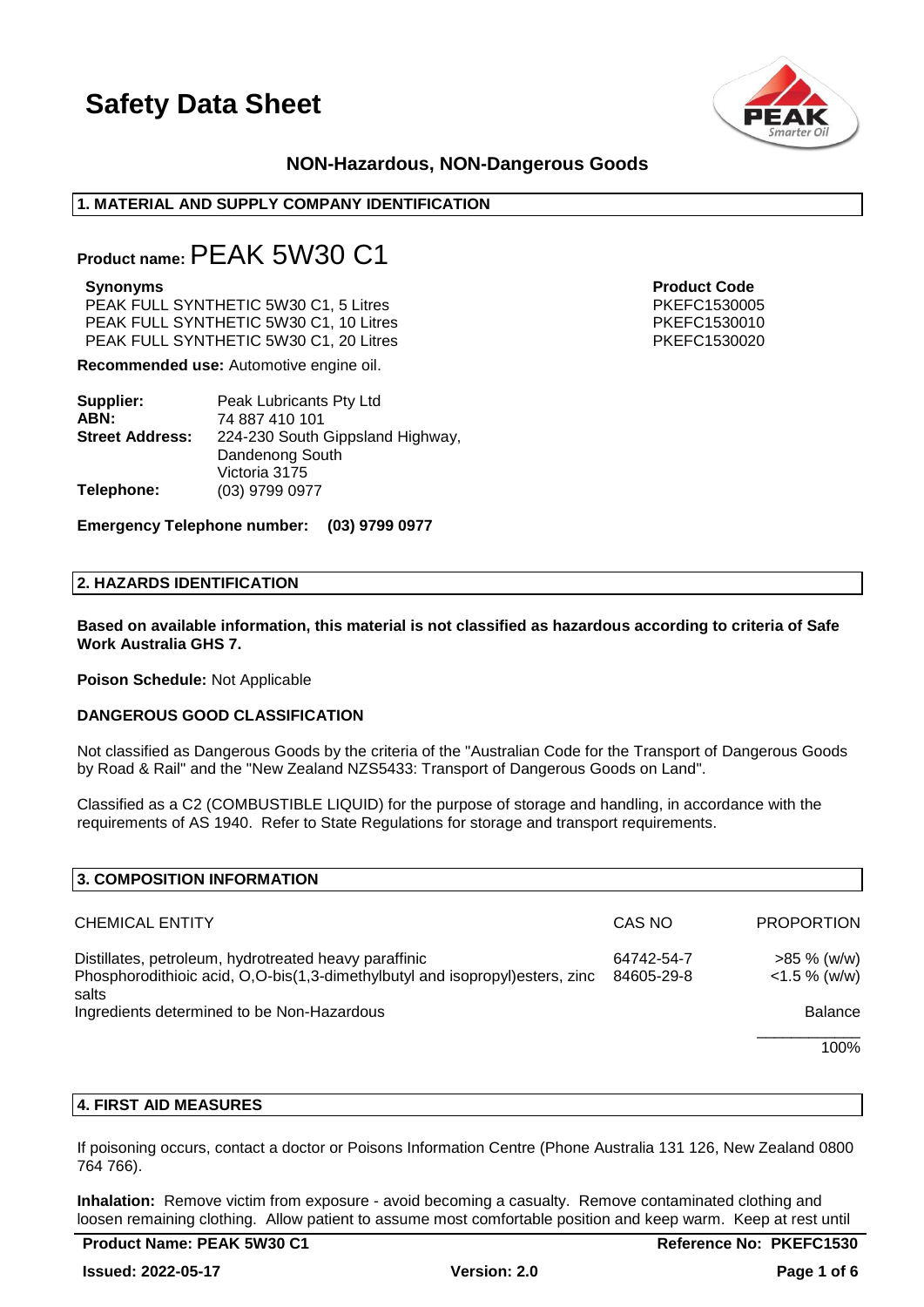

fully recovered. Seek medical advice if effects persist.

**Skin Contact:** If skin or hair contact occurs, remove contaminated clothing and flush skin and hair with running water. If swelling, redness, blistering or irritation occurs seek medical assistance.

**Eye contact:** If in eyes wash out immediately with water. In all cases of eye contamination it is a sensible precaution to seek medical advice.

**Ingestion:** Rinse mouth with water. If swallowed, do NOT induce vomiting. Give a glass of water to drink. Never give anything by the mouth to an unconscious patient. If vomiting occurs give further water. Seek medical advice.

**PPE for First Aiders:** Wear safety shoes, overalls, gloves, safety glasses. Available information suggests that gloves made from nitrile rubber should be suitable for intermittent contact. However, due to variations in glove construction and local conditions, the user should make a final assessment. Always wash hands before smoking, eating, drinking or using the toilet. Wash contaminated clothing and other protective equipment before storing or re-using.

**Notes to physician:** Treat symptomatically.

# **5. FIRE FIGHTING MEASURES**

**Hazchem Code:** Not applicable.

**Suitable extinguishing media:** If material is involved in a fire use water fog (or if unavailable fine water spray), alcohol resistant foam, standard foam, dry agent (carbon dioxide, dry chemical powder).

**Specific hazards: Combustible liquid.** 

**Fire fighting further advice:** On burning or decomposing may emit toxic fumes. Fire fighters to wear selfcontained breathing apparatus and suitable protective clothing if risk of exposure to vapour or products of combustion or decomposition.

# **6. ACCIDENTAL RELEASE MEASURES**

### **SMALL SPILLS**

Wear protective equipment to prevent skin and eye contamination. Avoid inhalation of vapours or dust. Wipe up with absorbent (clean rag or paper towels). Collect and seal in properly labelled containers or drums for disposal.

# **LARGE SPILLS**

Clear area of all unprotected personnel. Slippery when spilt. Avoid accidents, clean up immediately. Wear protective equipment to prevent skin and eye contamination and the inhalation of vapours. Work up wind or increase ventilation. Contain - prevent run off into drains and waterways. Use absorbent (soil, sand or other inert material). Collect and seal in properly labelled containers or drums for disposal. If contamination of crops, sewers or waterways has occurred advise local emergency services.

### **Dangerous Goods - Initial Emergency Response Guide No:** Not applicable

# **7. HANDLING AND STORAGE**

**Handling:** Avoid eye contact and repeated or prolonged skin contact. Avoid inhalation of vapour, mist or aerosols.

**Storage:** Store in a cool, dry, well-ventilated place and out of direct sunlight. Store away from foodstuffs. Store away from incompatible materials described in Section 10. Store away from sources of heat and/or ignition.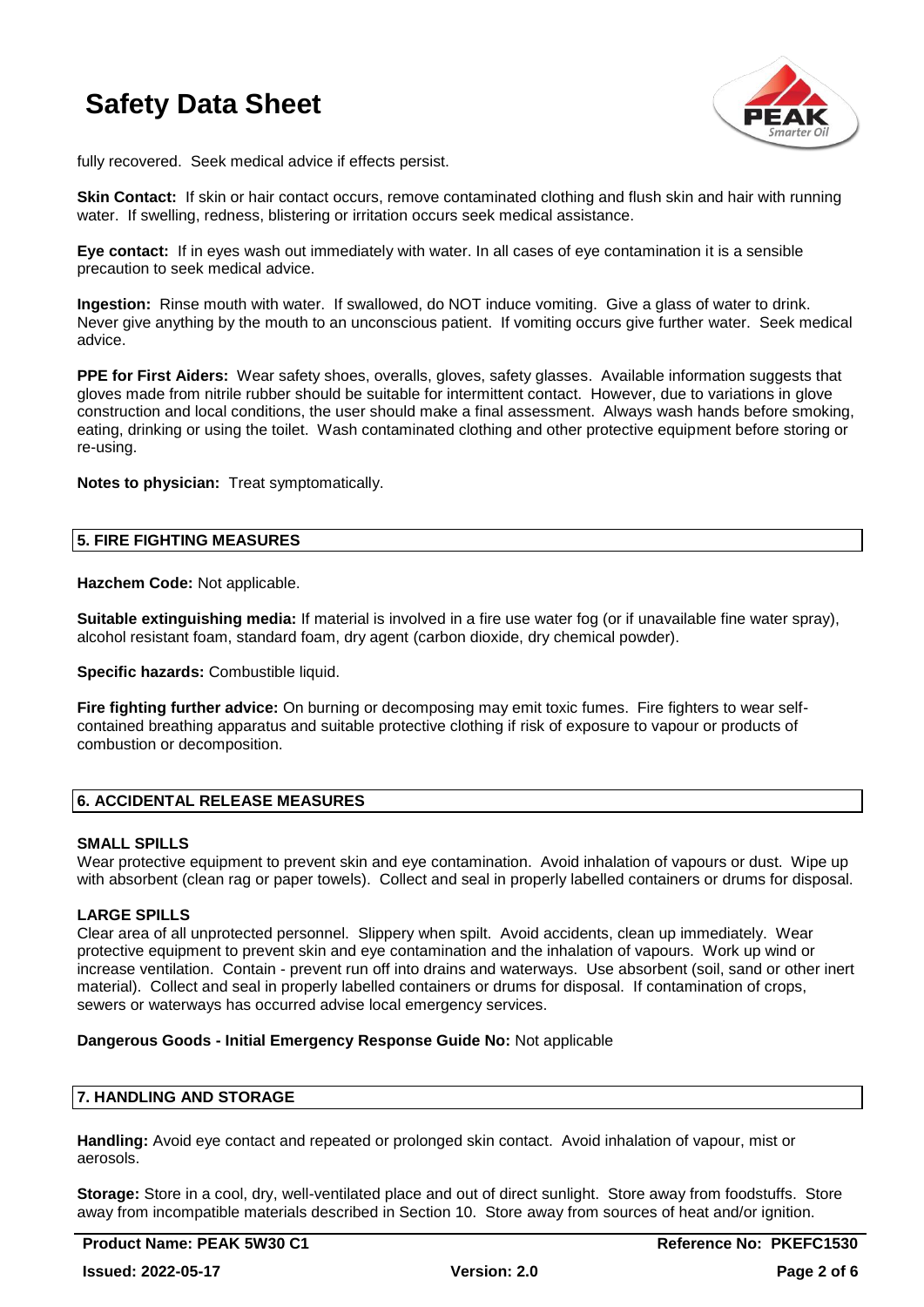

Keep container standing upright. Keep containers closed when not in use - check regularly for leaks.

Classified as a C2 (COMBUSTIBLE LIQUID) for the purpose of storage and handling, in accordance with the requirements of AS 1940. Refer to State Regulations for storage and transport requirements.

# **8. EXPOSURE CONTROLS / PERSONAL PROTECTION**

**National occupational exposure limits:** No value assigned for this specific material by Safe Work Australia.

**Biological Limit Values:** As per the "National Model Regulations for the Control of Workplace Hazardous Substances (Safe Work Australia)" the ingredients in this material do not have a Biological Limit Allocated.

**Engineering Measures:** Natural ventilation should be adequate under normal use conditions.

**Personal Protection Equipment:** SAFETY SHOES, OVERALLS, GLOVES, SAFETY GLASSES.

Personal protective equipment (PPE) must be suitable for the nature of the work and any hazard associated with the work as identified by the risk assessment conducted.

Wear safety shoes, overalls, gloves, safety glasses. Available information suggests that gloves made from nitrile rubber should be suitable for intermittent contact. However, due to variations in glove construction and local conditions, the user should make a final assessment. Always wash hands before smoking, eating, drinking or using the toilet. Wash contaminated clothing and other protective equipment before storing or re-using.

**Hygiene measures:** Keep away from food, drink and animal feeding stuffs. When using do not eat, drink or smoke. Wash hands prior to eating, drinking or smoking. Avoid contact with clothing. Avoid eye contact and repeated or prolonged skin contact. Avoid inhalation of vapour, mist or aerosols. Ensure that eyewash stations and safety showers are close to the workstation location.

# **9. PHYSICAL AND CHEMICAL PROPERTIES**

| <b>Material Family:</b><br>Form:<br>Colour:<br>Odour:                                                                                                                                                                                                                       | Lubricant<br>Oily Liquid<br>Amber<br>Characteristic |                                                                                                                      |
|-----------------------------------------------------------------------------------------------------------------------------------------------------------------------------------------------------------------------------------------------------------------------------|-----------------------------------------------------|----------------------------------------------------------------------------------------------------------------------|
| Solubility in water:<br>Density:<br><b>Relative Vapour Density (air=1):</b><br>Vapour Pressure (20 °C):<br>Flash Point (°C):<br>Flammability Limits (%):<br><b>Autoignition Temperature (°C):</b><br>Melting Point/Range (°C):<br>pH:<br>Viscosity:<br>Total VOC (g/Litre): |                                                     | Insoluble<br>0.852 g/mL @ 15°C<br>N Av<br>N App<br>> 200<br>N Av<br>N Av<br>N Av<br>N App<br>9.8 cSt @ 100°C<br>N Av |

(Typical values only - consult specification sheet)  $N Av = Not available, N App = Not applicable$ 

# **10. STABILITY AND REACTIVITY**

**Chemical stability:** This material is thermally stable when stored and used as directed.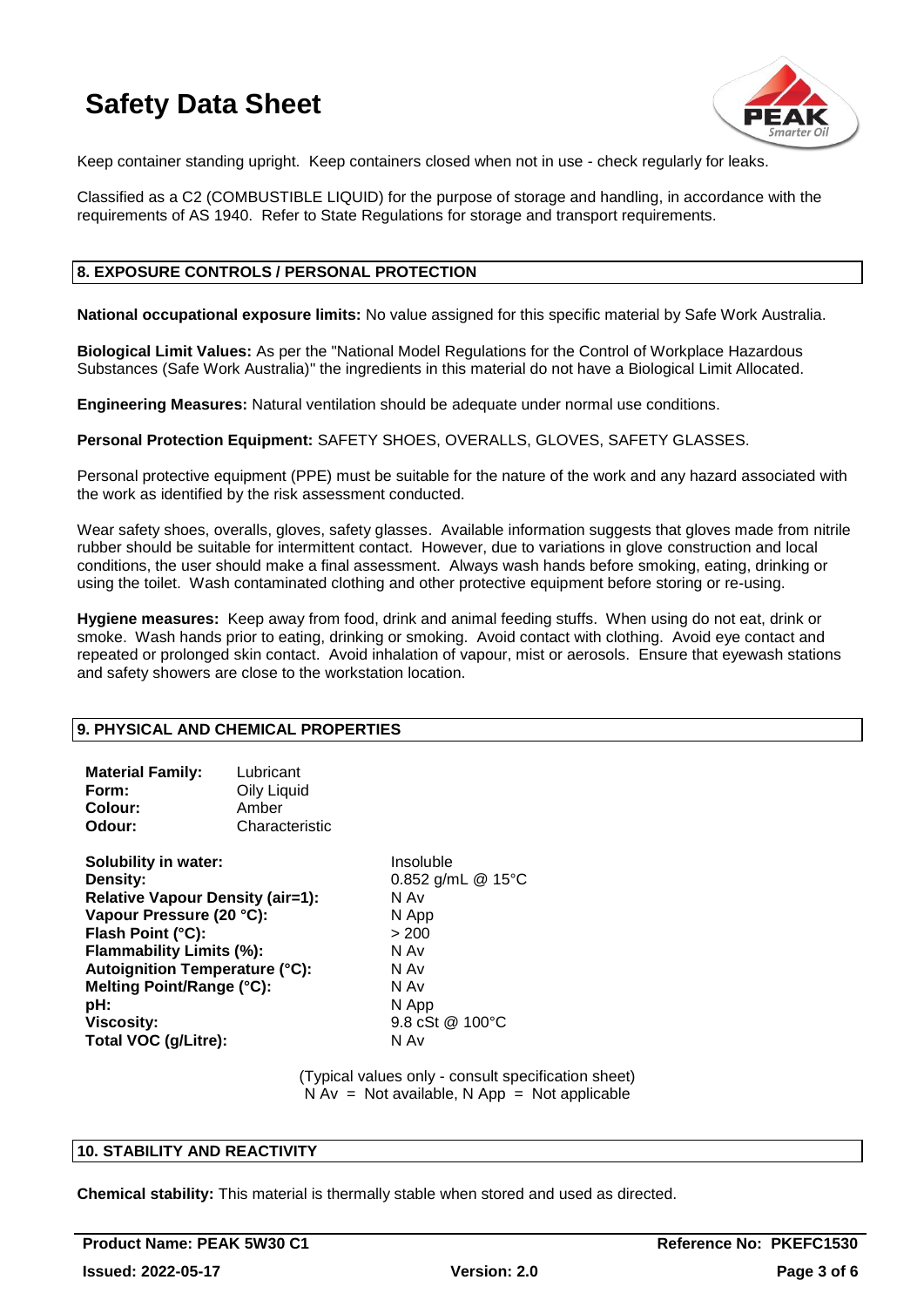

**Conditions to avoid:** Elevated temperatures and sources of ignition.

**Incompatible materials:** Oxidising agents.

**Hazardous decomposition products:**

**Hazardous reactions:** No known hazardous reactions.

### **11. TOXICOLOGICAL INFORMATION**

No adverse health effects expected if the product is handled in accordance with this Safety Data Sheet and the product label. Symptoms or effects that may arise if the product is mishandled and overexposure occurs are:

### **Acute Effects**

**Inhalation:** Material may be an irritant to mucous membranes and respiratory tract.

**Skin contact:** Contact with skin may result in irritation.

**Ingestion:** Swallowing can result in nausea, vomiting and irritation of the gastrointestinal tract.

**Eye contact:** May be an eye irritant.

### **Acute toxicity**

**Inhalation:** This material has been classified as not hazardous for acute inhalation exposure. Acute toxicity estimate (based on ingredients):  $LC_{50} > 20.0$  mg/L for vapours or  $LC_{50} > 5.0$  mg/L for dust and mist.

**Skin contact:** This material has been classified as not hazardous for acute dermal exposure. Acute toxicity estimate (based on ingredients):  $LD_{50} > 2,000$  mg/Kg bw

**Ingestion:** This material has been classified as not hazardous for acute ingestion exposure. Acute toxicity estimate (based on ingredients):  $LD_{50} > 2,000$  mg/Kg bw

**Corrosion/Irritancy:** Eye: this material has been classified as not corrosive or irritating to eyes. Skin: this material has been classified as not corrosive or irritating to skin.

**Sensitisation:** Inhalation: this material has been classified as not a respiratory sensitiser. Skin: this material has been classified as not a skin sensitiser.

**Aspiration hazard:** This material has been classified as not an aspiration hazard.

**Specific target organ toxicity (single exposure):** This material has been classified as not a specific hazard to target organs by a single exposure.

### **Chronic Toxicity**

**Mutagenicity:** This material has been classified as not a mutagen.

**Carcinogenicity:** This material has been classified as not a carcinogen.

**Reproductive toxicity (including via lactation):** This material has been classified as not a reproductive toxicant.

**Specific target organ toxicity (repeat exposure):** This material has been classified as not a specific hazard to target organs by repeat exposure.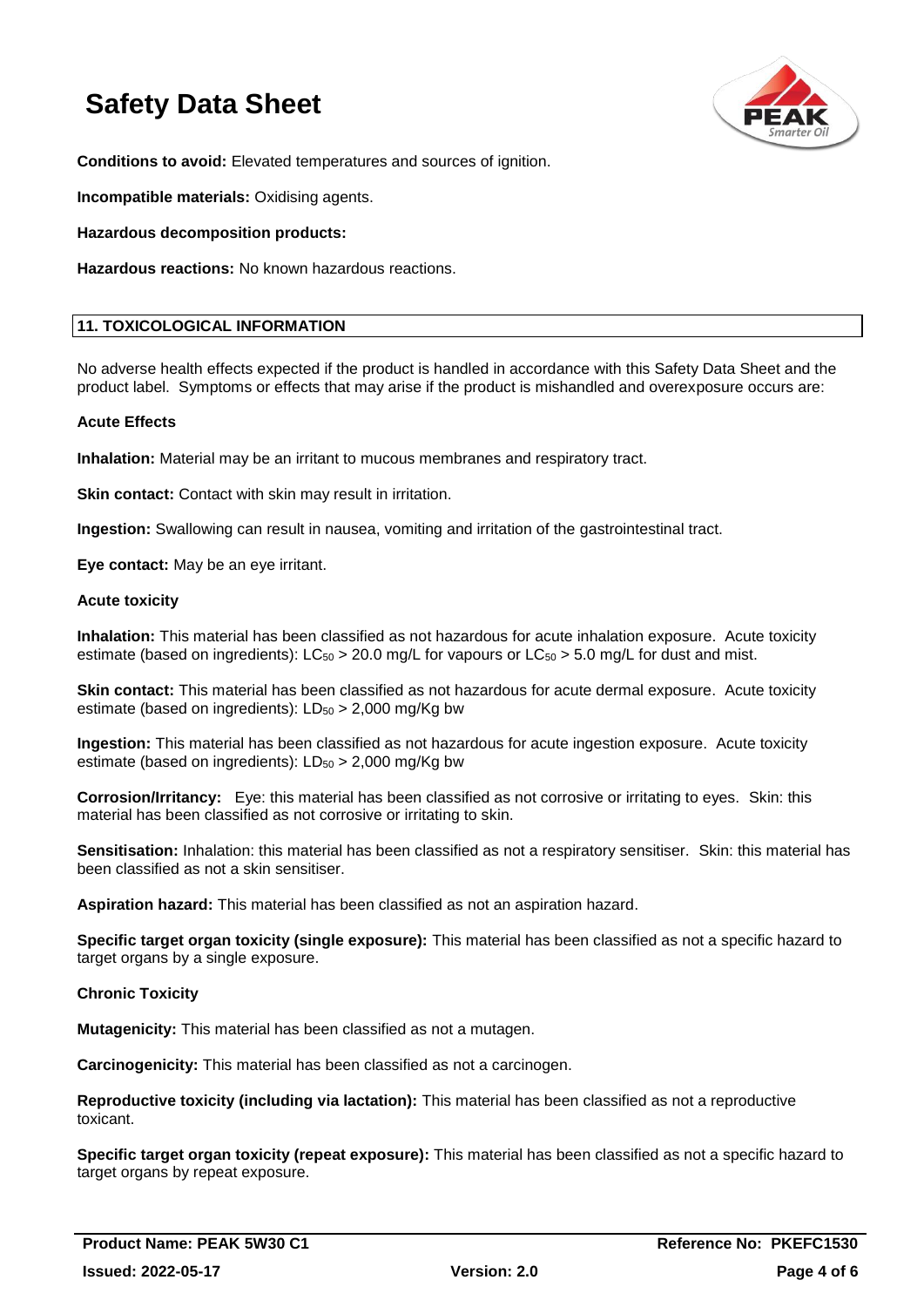

# **12. ECOLOGICAL INFORMATION**

Avoid contaminating waterways.

**Acute aquatic hazard:** This material has been classified as not hazardous for acute aquatic exposure. Acute toxicity estimate (based on ingredients): > 100 mg/L

**Long-term aquatic hazard:** This material has been classified as not hazardous for chronic aquatic exposure. Non-rapidly or rapidly degradable substance for which there are adequate chronic toxicity data available OR in the absence of chronic toxicity data, Acute toxicity estimate (based on ingredients): >100 mg/L, where the substance is not rapidly degradable and/or BCF  $\lt$  500 and/or log  $K_{ow} \lt$  4.

**Ecotoxicity:** No information available.

**Persistence and degradability:** No information available.

**Bioaccumulative potential:** No information available.

**Mobility:** No information available.

### **13. DISPOSAL CONSIDERATIONS**

Persons conducting disposal, recycling or reclamation activities should ensure that appropriate personal protection equipment is used, see "Section 8. Exposure Controls and Personal Protection" of this SDS.

If possible material and its container should be recycled. If material or container cannot be recycled, dispose in accordance with local, regional, national and international Regulations.

### **14. TRANSPORT INFORMATION**

# **ROAD AND RAIL TRANSPORT**

Not classified as Dangerous Goods by the criteria of the "Australian Code for the Transport of Dangerous Goods by Road & Rail" and the "New Zealand NZS5433: Transport of Dangerous Goods on Land".

### **MARINE TRANSPORT**

Not classified as Dangerous Goods by the criteria of the International Maritime Dangerous Goods Code (IMDG Code) for transport by sea.

### **AIR TRANSPORT**

Not classified as Dangerous Goods by the criteria of the International Air Transport Association (IATA) Dangerous Goods Regulations for transport by air.

# **15. REGULATORY INFORMATION**

# **This material is not subject to the following international agreements:**

Montreal Protocol (Ozone depleting substances) The Stockholm Convention (Persistent Organic Pollutants) The Rotterdam Convention (Prior Informed Consent) Basel Convention (Hazardous Waste) International Convention for the Prevention of Pollution from Ships (MARPOL)

# **This material/constituent(s) is covered by the following requirements:**

The Standard for the Uniform Scheduling of Medicines and Poisons (SUSMP) established under the Therapeutic Goods Act (Commonwealth): Not Applicable.